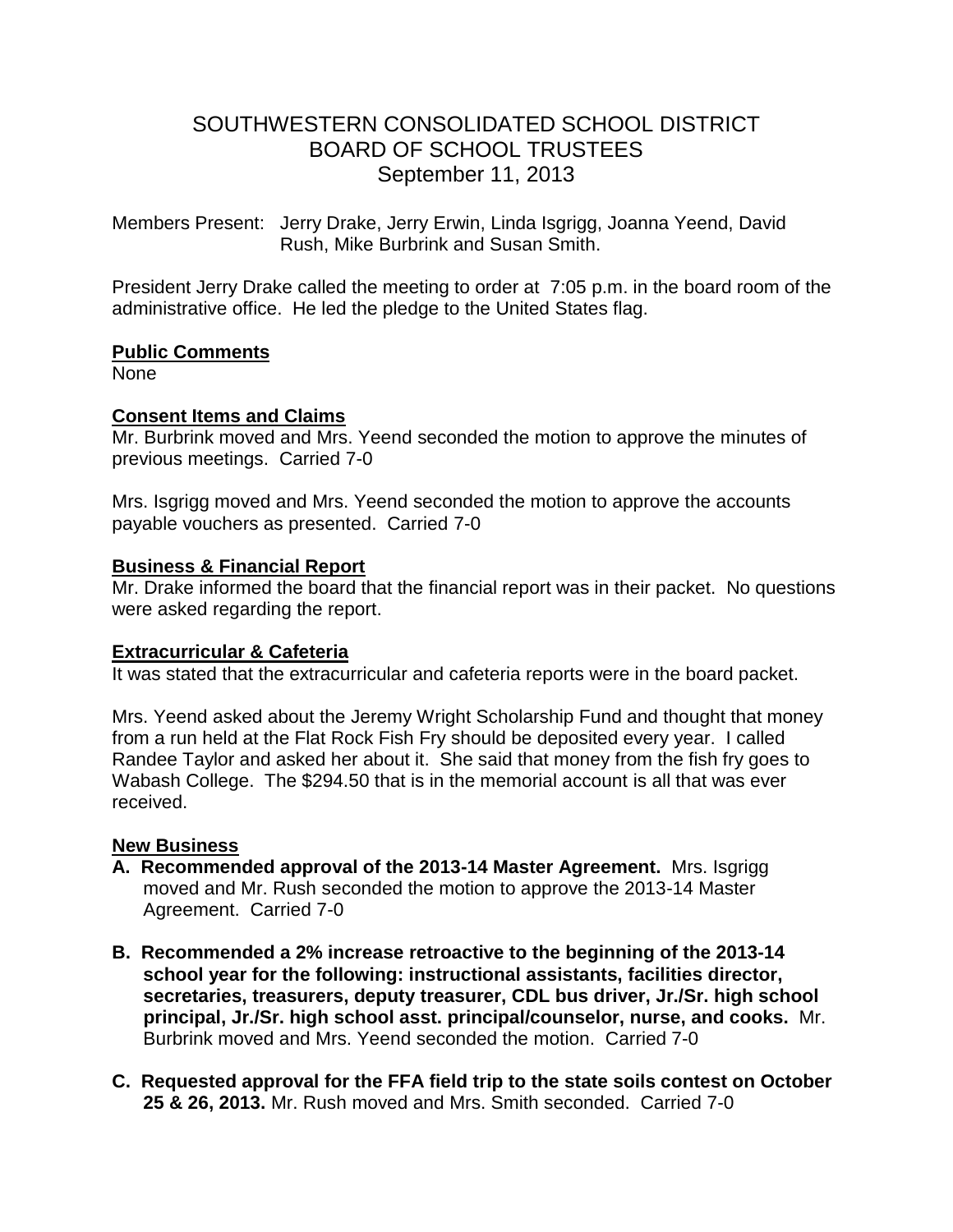- **D. Recommended pursuing Advance-Ed District Accreditation.** Mrs. Yeend moved and Mr. Burbrink seconded the motion. Carried 7-0
- **E. Recommended acceptance of a \$800 donation from Shelby County United Fund for Project Clothe a Child.** Mrs. Yeend moved and Mrs. Isgrigg seconded. Carried 7-0
- **F. Recommended acceptance of the donation of security upgrades from NetTalon, Inc.** Mr. Rush moved and Mr. Burbrink seconded the motion. Carried 7-0
- **G. Recommended the appointment of Michael Burbrink as the board's representative to the ISBA/IAPSS Fall Conference.** Mrs. Smith moved and Mrs. Isgrigg seconded the motion. Carried 7-0
- **H. Requested approval of a change to the first grade report card for the language arts grade to be divided into three grades: reading, spelling, and English/creative writing.** Mrs. Isgrigg moved and Mrs. Smith seconded the motion. Carried 7-0
- I. **Recommended the sale of a 60 quart mixer, 3 slices, and a small tilt kettle that are no longer used by our cafeterias.** Mr. Burbrink moved and Mrs. Isgrigg seconded the motion. Carried 7-0
- J. **Recommended adoption of a modified RISE evaluation for the Reading Recovery teaching position.** Mrs. Yeend moved and Mr. Burbrink seconded the motion. Carried 7-0

### **Other**

**Recommended to pay for cost of Mrs. Meyer's attendance at the FFA National 4-H Dairy Conference in Wisconsin. This is sponsored by Purdue. Southwestern transports to Purdue and the costs for the students are paid by Purdue.** Mr. Rush moved and Mrs. Isgrigg seconded. Carried 7-0

**Recommended Southwestern apply for the Secured School Safety Grant which is a \$35,000.00 matching grant.** Mr. Rush moved and Mrs. Yeend seconded. Carried 7-0

**Requested approval of an elementary fundraiser for an elementary family.** Mrs. Isgrigg moved and Mr. Burbrink seconded. Carried 7-0

### **Reports & Presentations**

Mr. Edwards, elementary principal, spoke about ISTEP scores. He mentioned that he had one student receive a perfect score in Language and two students receive perfect scores in Math.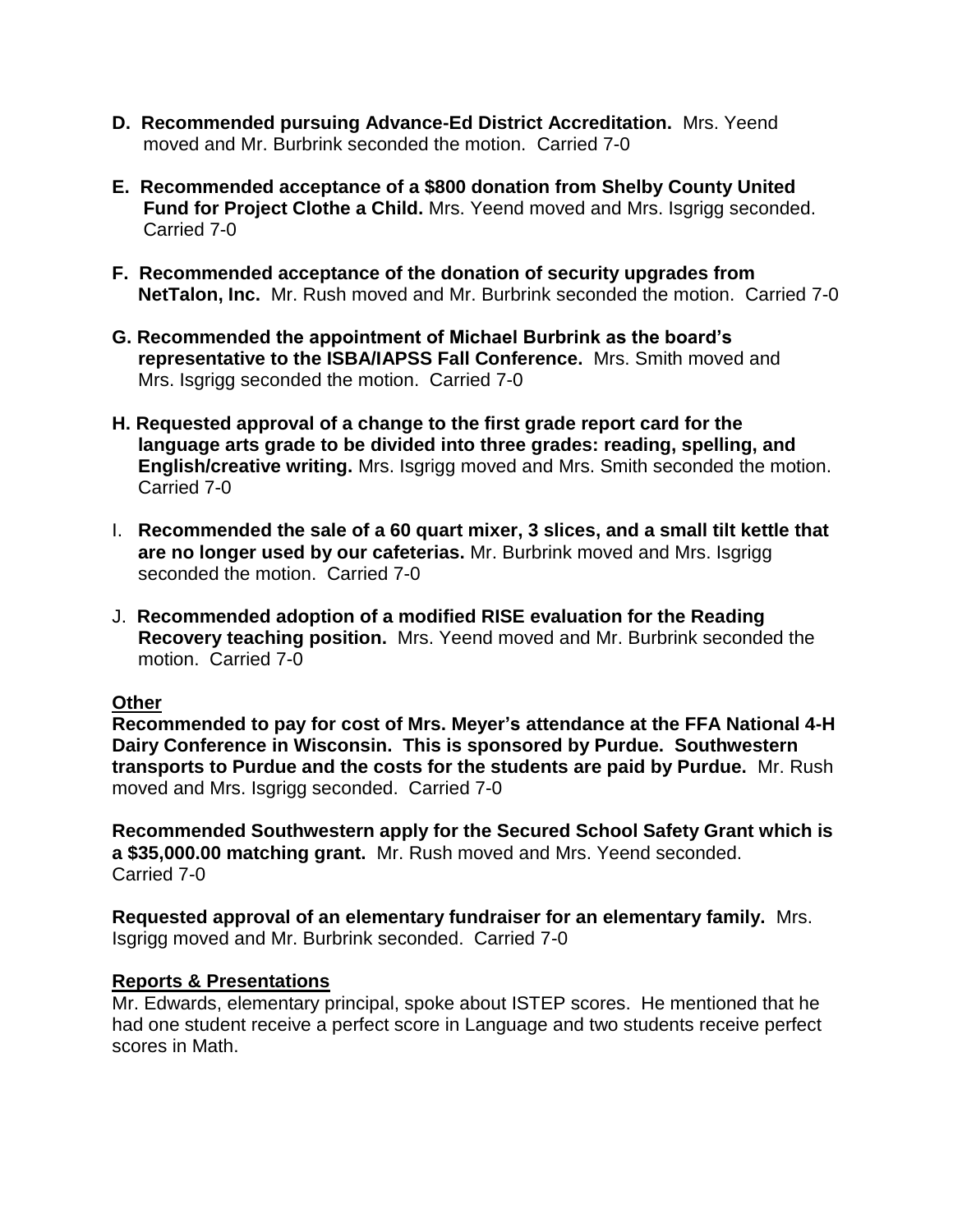### **Superintendent's Report**

Mrs. Maurer reported on the high ability program. High ability learners are students who perform or show the potential to perform at an outstanding level in one or more subjects, requiring accelerated curriculum programs to develop their capabilities.

Mrs. Maurer pointed to state ISTEP results for the 2011-12 school year indicating high ability learners in both schools scored high in math and English/language arts categories. Seventy-five percent of the district's high ability students met college board benchmarks for college and career readiness. Southwestern is right at the state average for 4<sup>th</sup> grade ISTEP and above the state average in English/language arts. ISTEP scores for 2012-13 are just starting to arrive.

**Other**

None

## **Personnel**

Resignations/Leave: Tracy Griffith as custodian effective 8-21-13. FMLA for Lindsay Chase and Leanne Dellapenna. Adam Daniels-2<sup>nd</sup> Assistant boys' basketball coach. Mr. Burbrink moved and Mr. Rush seconded. Carried 7-0

Recommendations to Hire:

Nicole Syester – temporary social studies at the high school from 9-3-13 through 11-1-13.

Lori Drake – temporary 4<sup>th</sup> grade teacher from 8-2-13 until Ms. Smock takes over. Anne Smock-temporary 4th grade teacher (pending background check). Mrs. Yeend moved and Mrs. Smith seconded. Carried 7-0

Leanne Browning – part time custodian

Seve Beach – move from  $8<sup>th</sup>$  grade boys' basketball coach to  $2<sup>nd</sup>$  assistant boys' basketball coach.

Taylor Meredith –  $8^{\text{th}}$  grade boys basketball coach.

Misty Weaver – part time activity bus driver/part time aide.

Mrs. Yeend moved and Mr. Burbrink seconded. Carried 7-0

### **Other**

None

# **Public Comments**

Mrs. Genie Parmer said that some advantages to working at Southwestern are the amazing school board and Superintendent. She said negotiations went very smoothly.